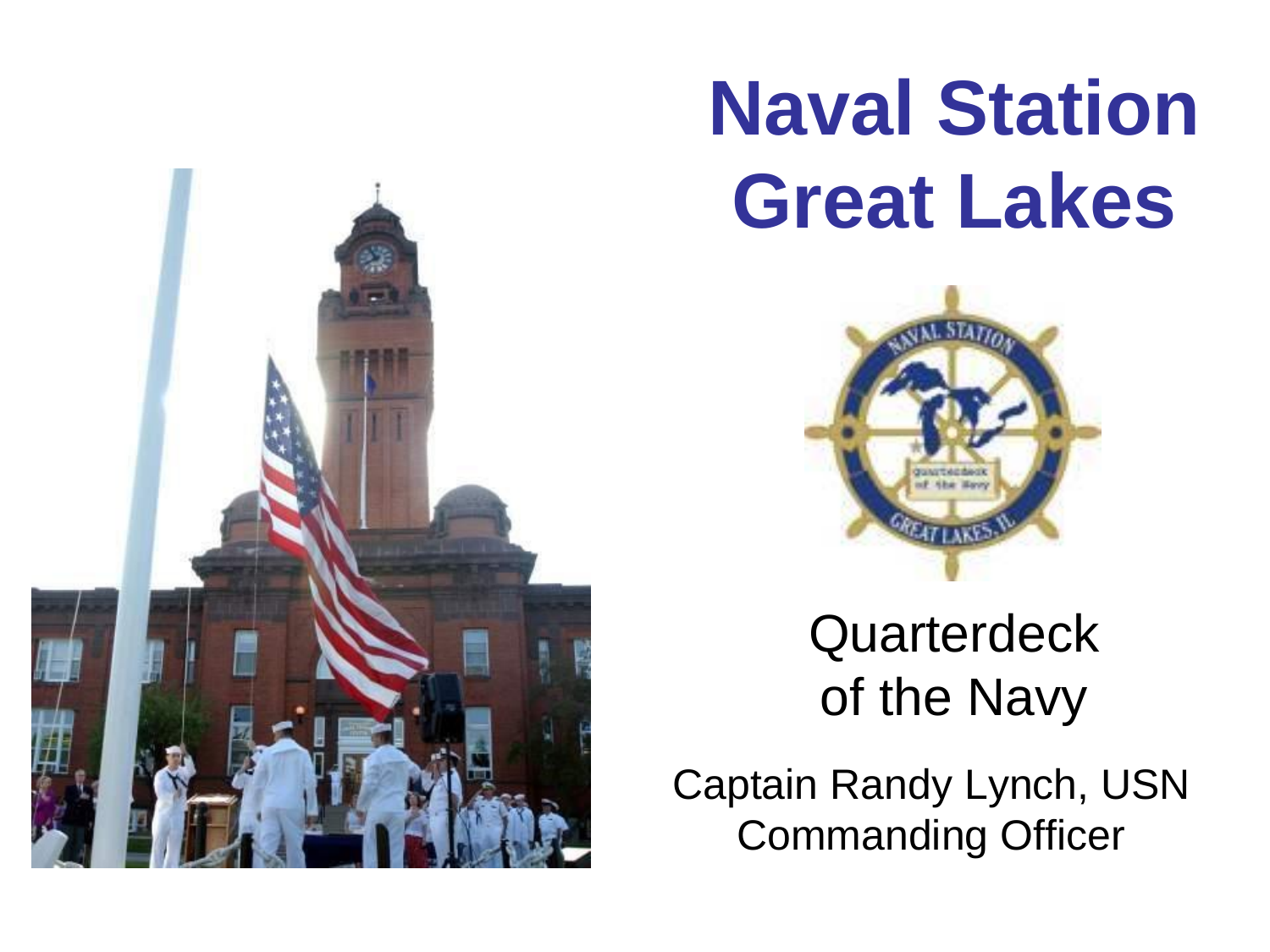



Water covers about 70 percent of the Earth's surface.

About 80 percent of the world's population lives near the ocean. This percentage is likely to grow in the future.

About 90 percent of all international trade travels by sea. This percentage, too, will probably go up.



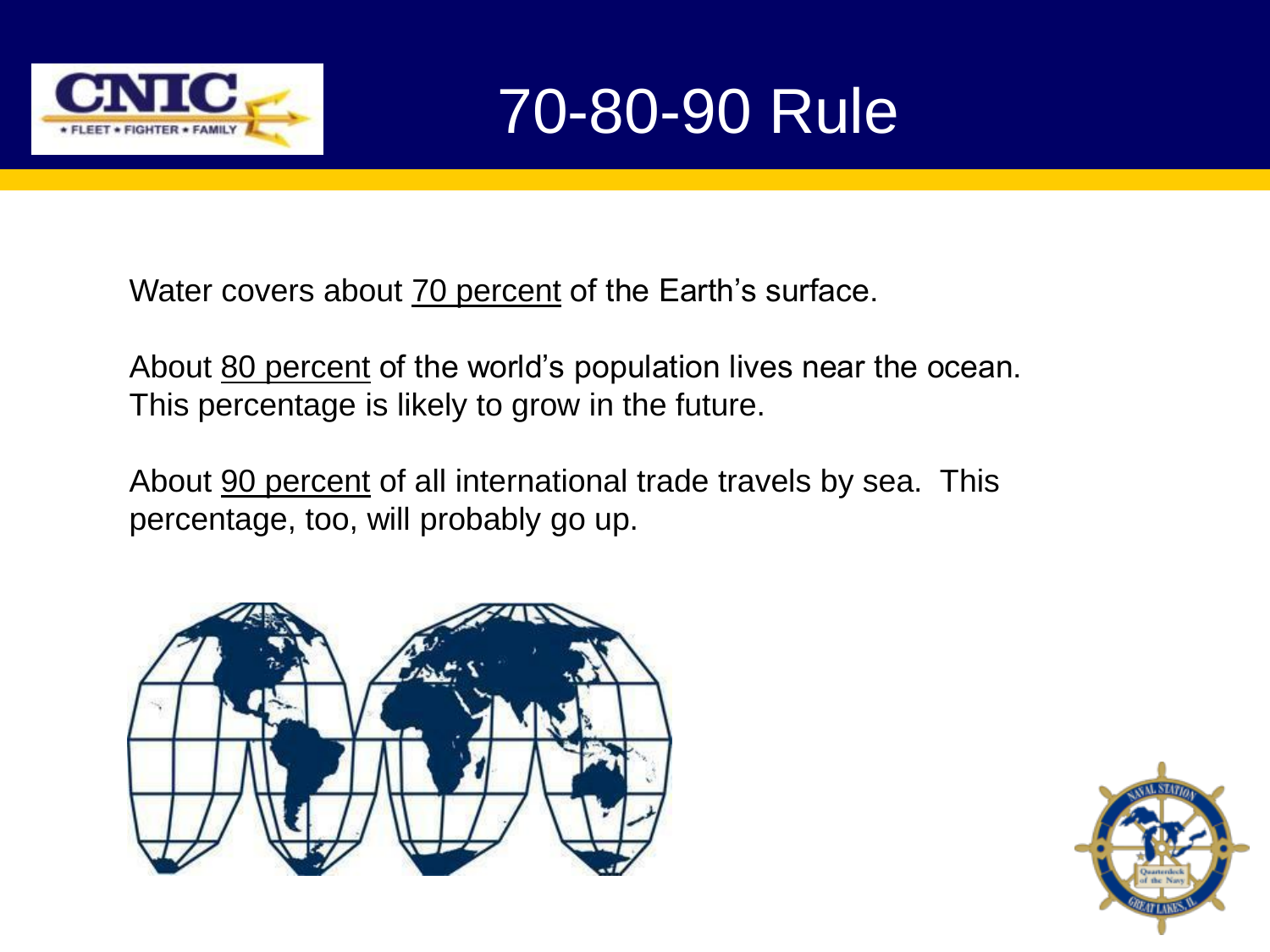

# March 20, 2011

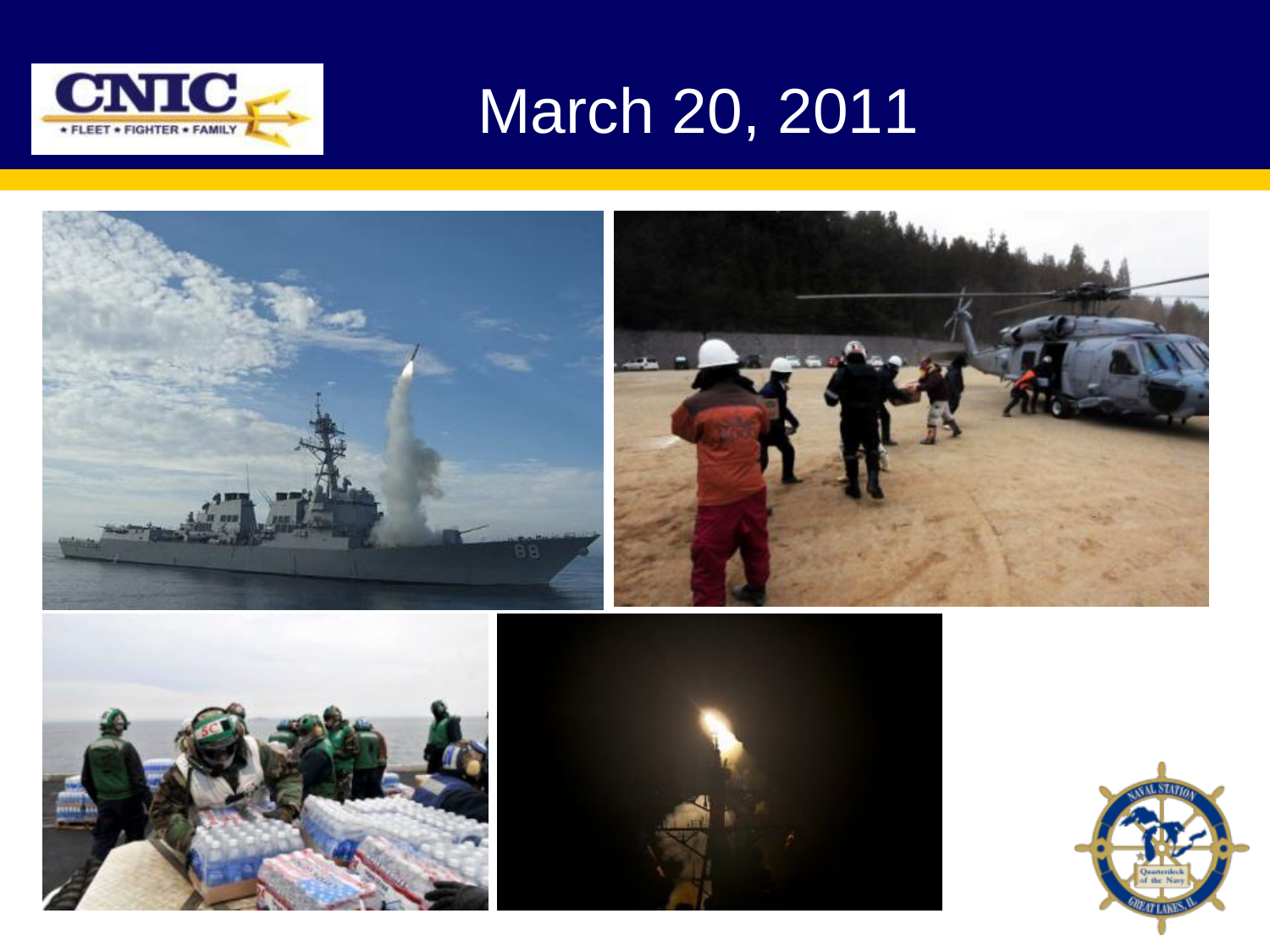



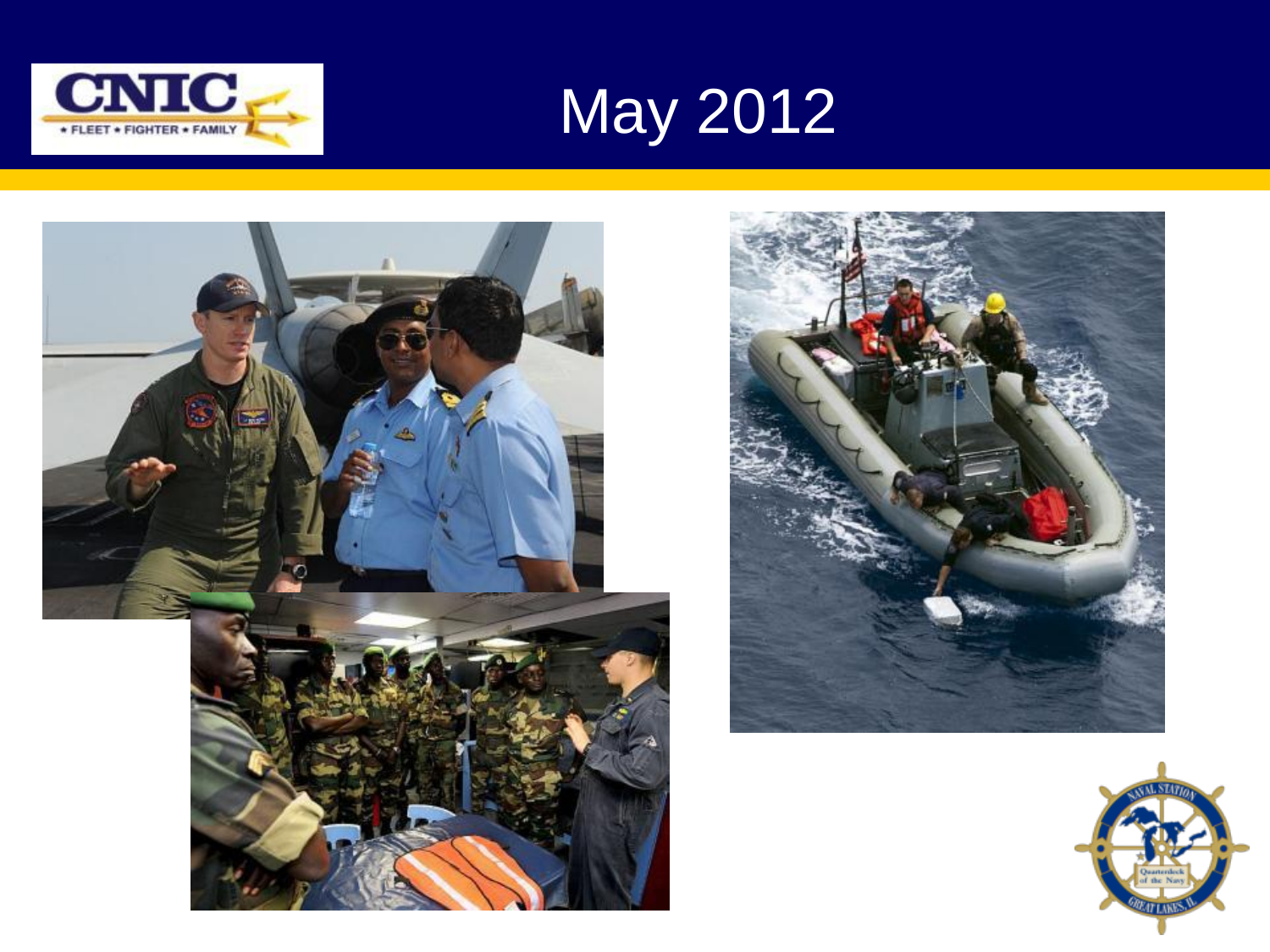

# Your United States Navy Sailor

## What kind of young man or woman enlists in today's Navy?



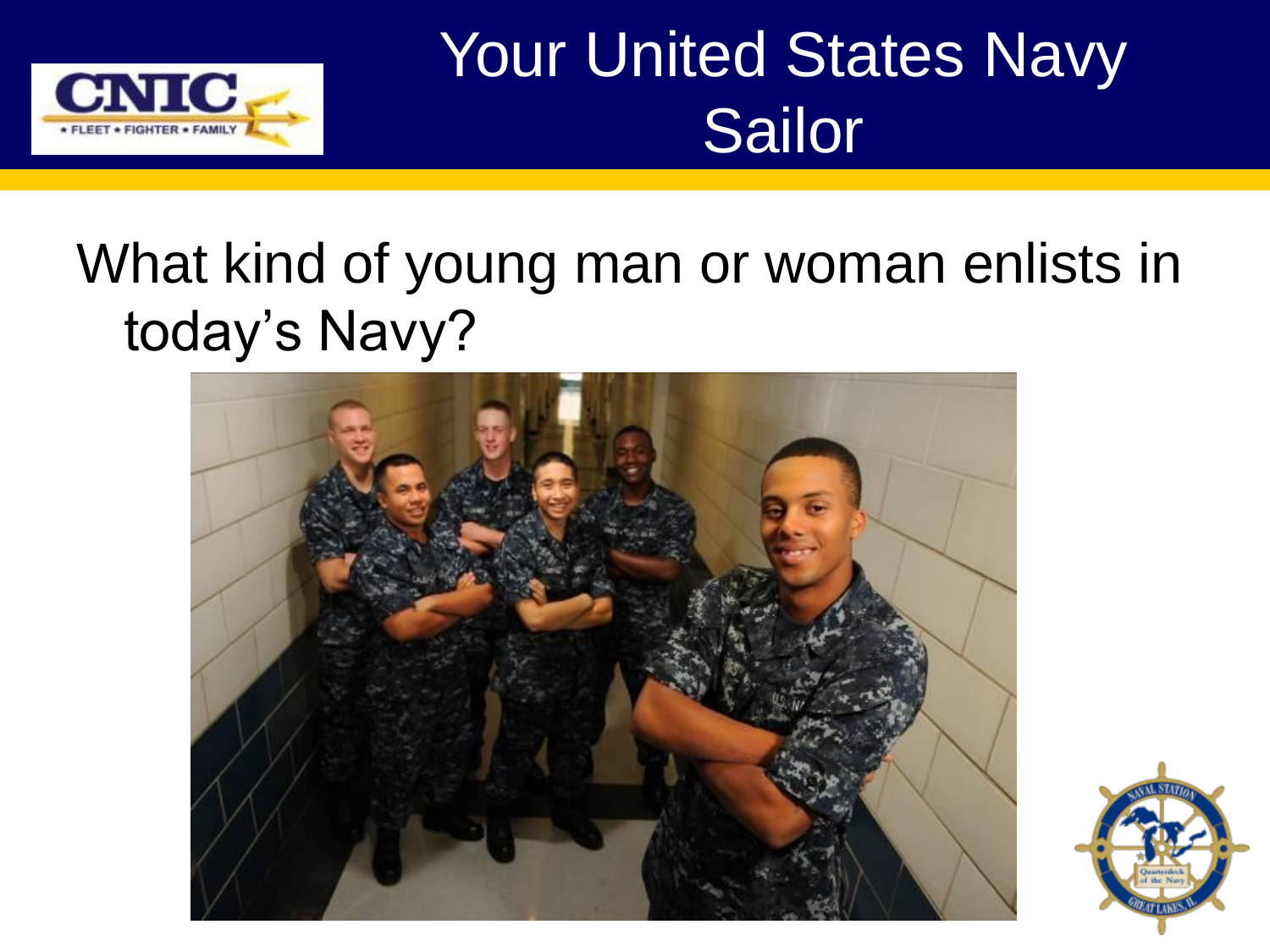

# **Demographics**

- •Civilian Employees
	- •**1,600**+ contractors
	- •**3,900+** DoD civilians
	- •**500**+ NAF civilians
- •Military and family
	- •**11,000**+ active duty (staff and students)
	- •Almost **7,000** family members
- Recruit throughput **38,000**
- Annual Training Support Center throughput – **13,000**
- Families visiting for graduation – Average **3,000** per week
- Military Retirees **4,400**+ in or bordering Lake County

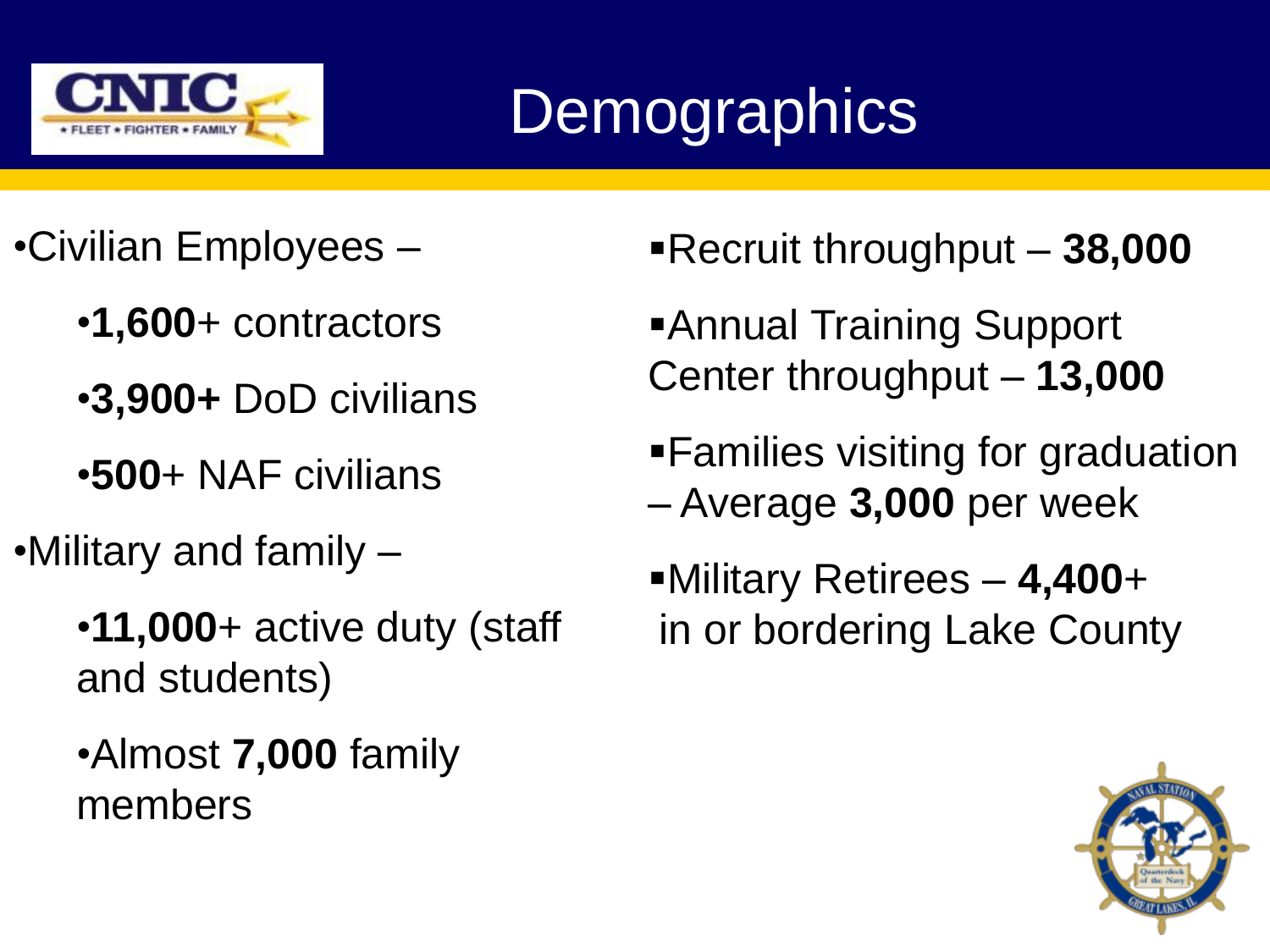

# Economic Impact

- •Total Navy Economic Activity - \$748.8 million.
- •\$4.3 Billion Navy economic impact (Illinois)
- Hotel/motel occupancy - \$29 million annually\*





\*Lake County Convention & Visitors Bureau estimate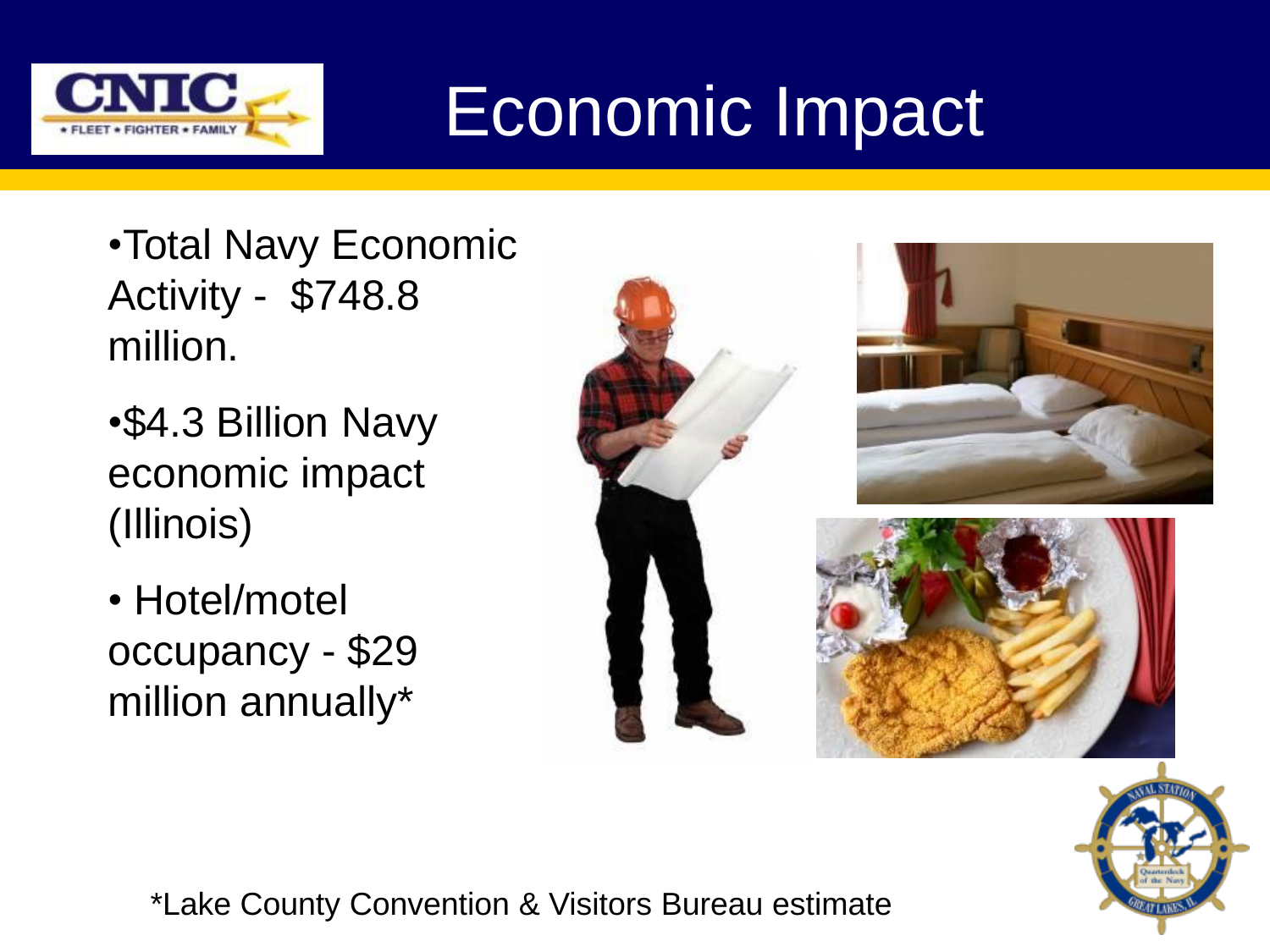

Major Tenants

## **Recruit Training Command**

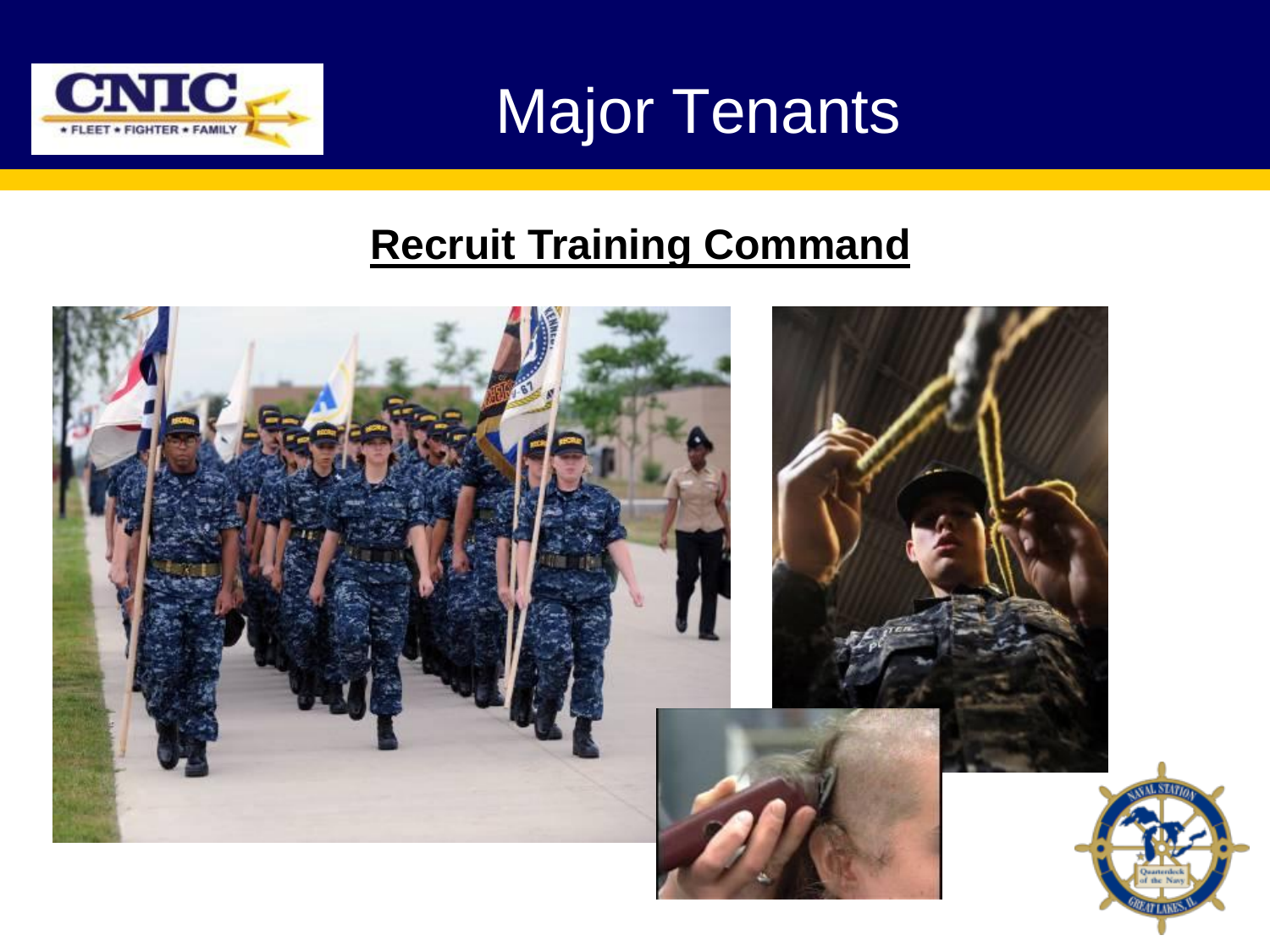

# Great Lakes RECAP RTC 1*2 years - \$780M*



#### **3 Drill Halls**



**[3](http://www1.netc.navy.mil/nstc/rtcgl/recruits/index.html) Specialized Barracks**

**11 Basic Military Training Barracks**



**Battle Stations 21**





**Integrated ~ "State-of-the Art" ~ Master-planned~ The Navy made a tough, but necessary investment decision, and then stuck to it over time.**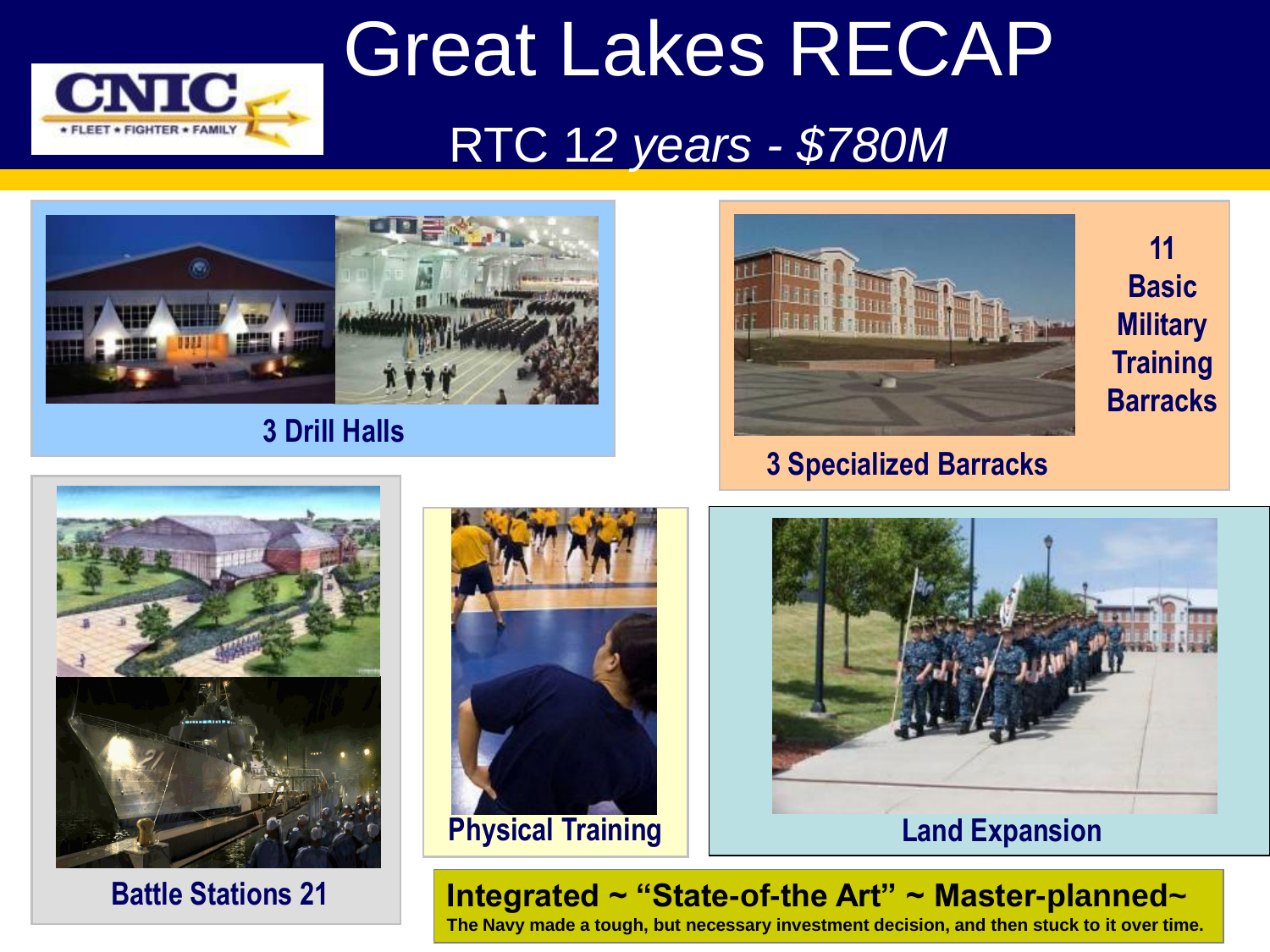

Major Tenants

## **Training Support Center**

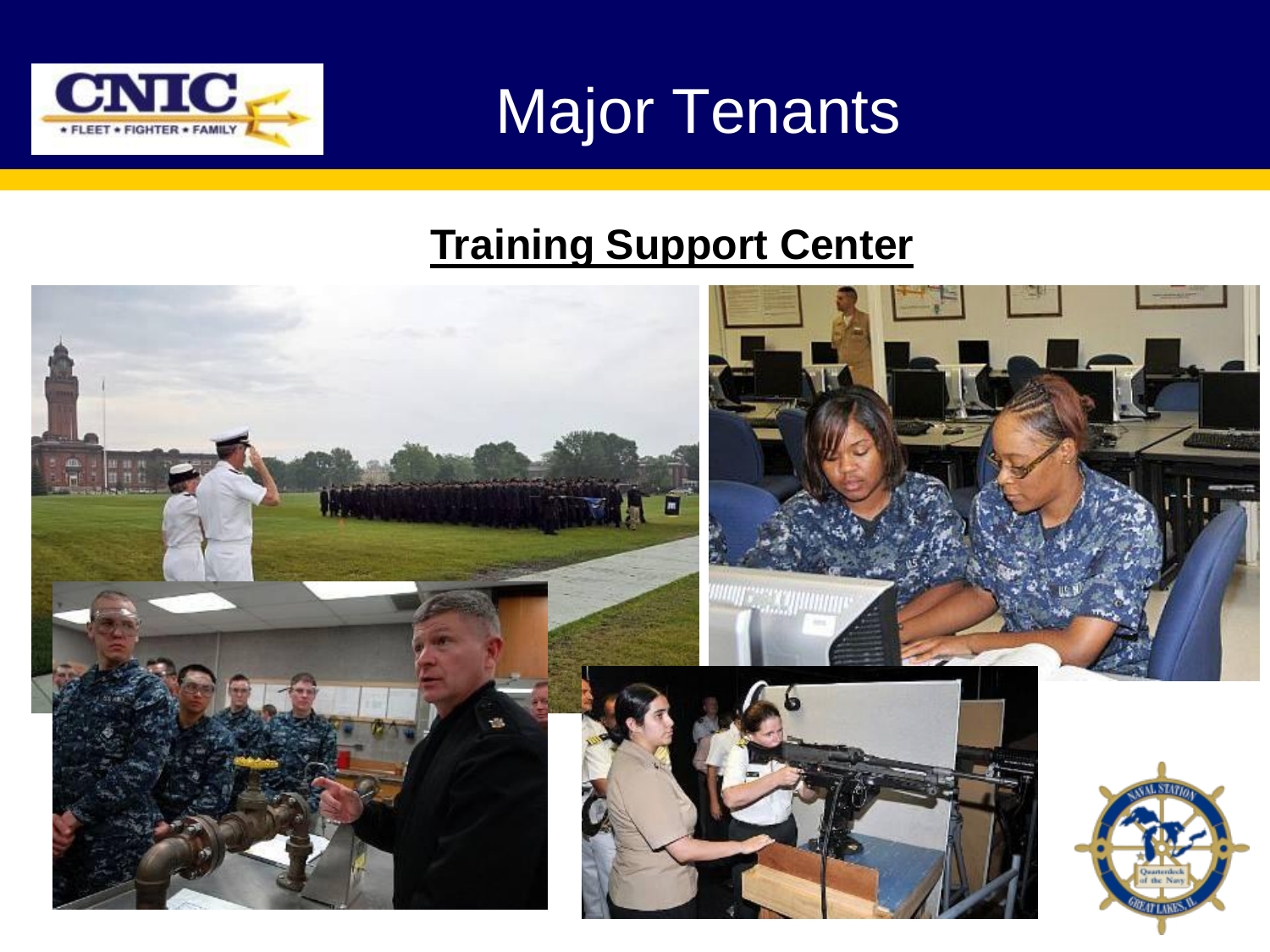

Major Tenants

### **Naval Special Warfare Preparatory School**

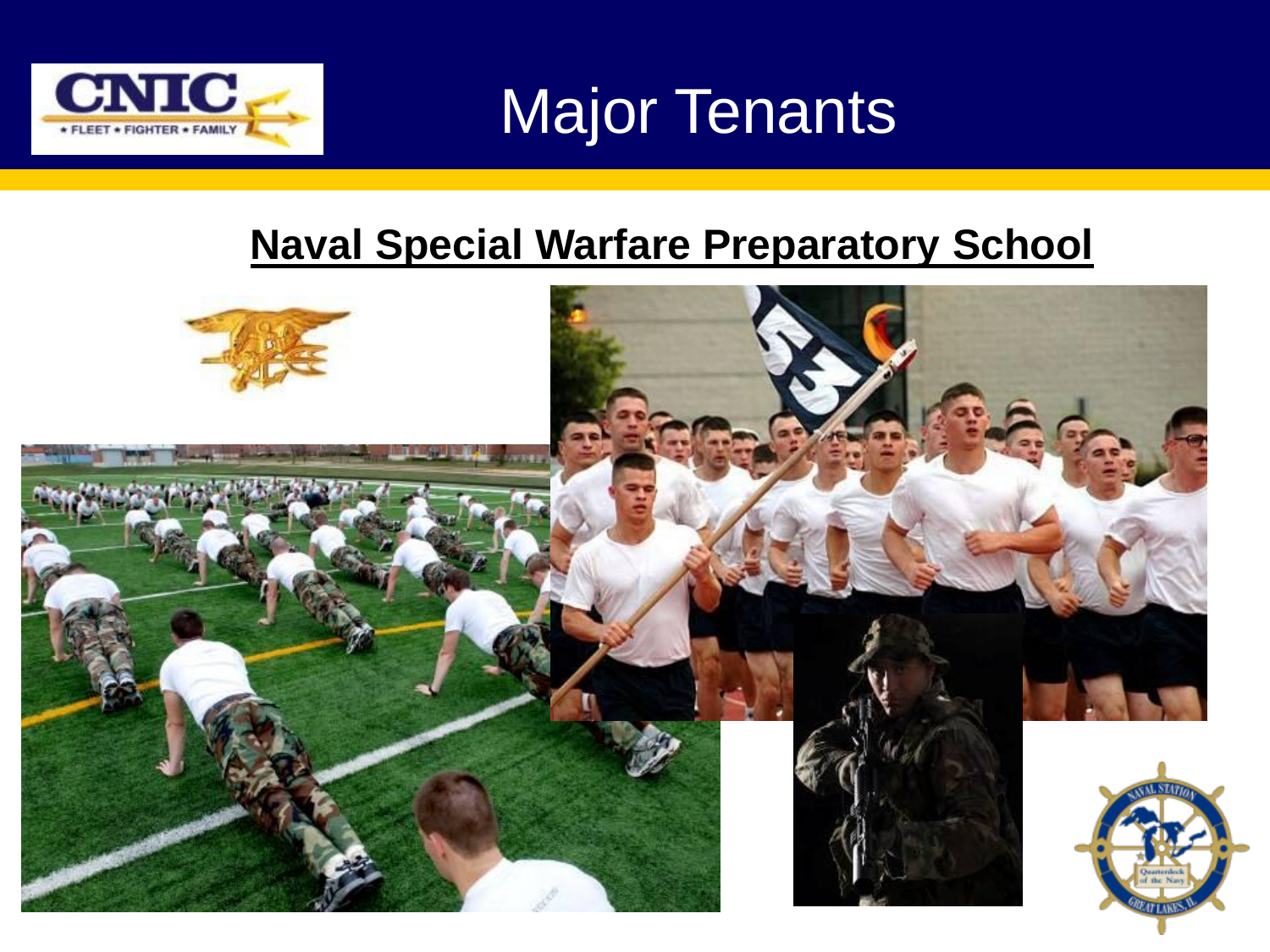

## Federal Health Care Center